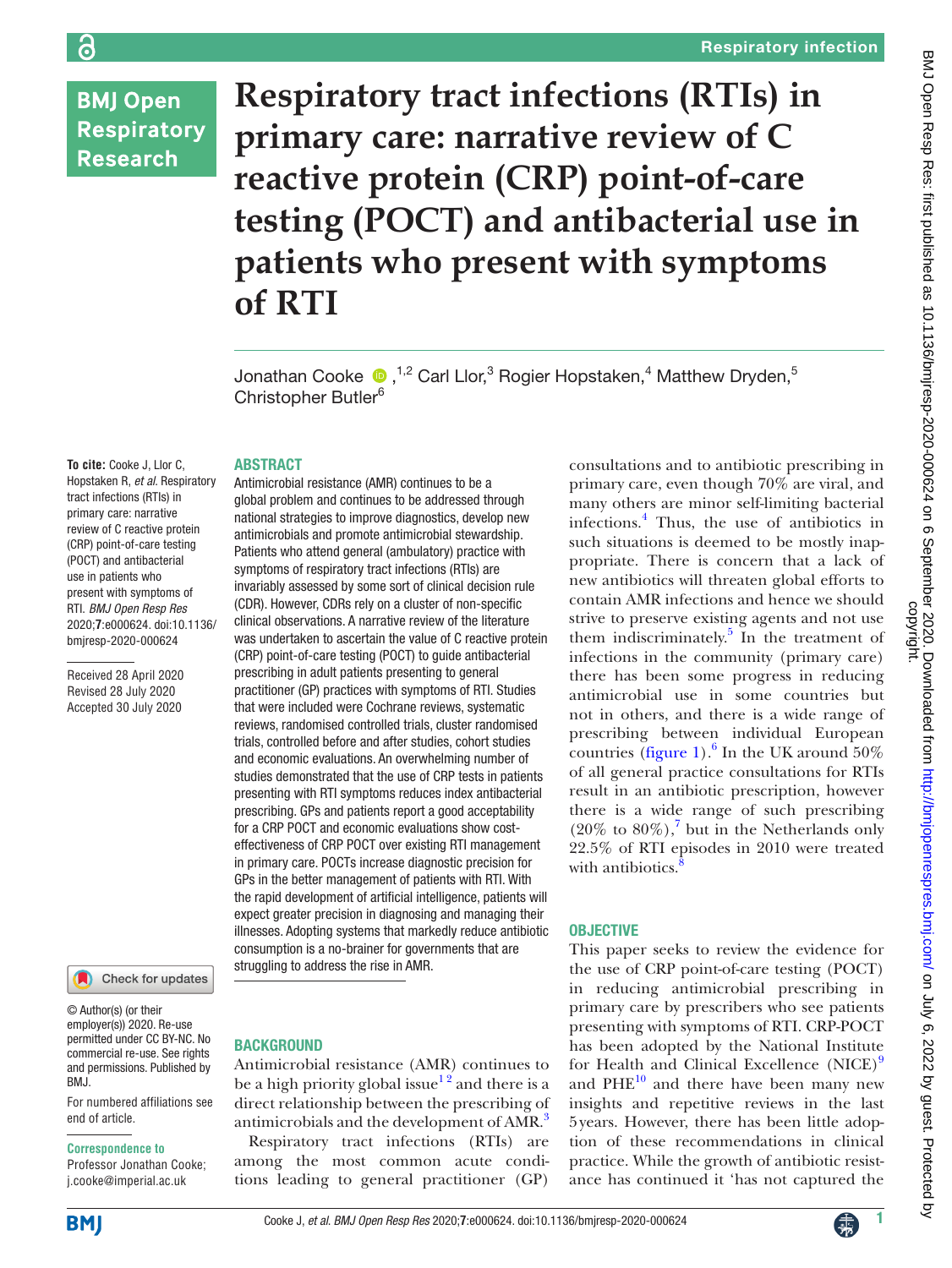

<span id="page-1-0"></span>Figure 1 Consumption of antibacterials for systemic use (ATC group J01) by country and ATC group level 3 in the community in EU/EEA countries In 2018 (expressed as DDD per 1000 inhabitants per day) (adapted from the Annual epidemiological report for 2018. Stockholm: ECDC [\[6](#page-5-4)]). ATC, Anatomical Therapeutic Chemical, DDD, Defined Daily Dose; DUR, Drug Utilization Research EU/EEE,European Union/European Economic Area.

sustained focus of national leaders and country-level actors, including care providers'.<sup>[11](#page-5-9)</sup>

Prescribing antibacterials in primary care has mainly been empirical and based on non-specific clinical signs and symptoms rather than more precise diagnostic tools that are readily available in secondary care, for example, radiology, immunology, microbiology and chemical pathology testing. While some of these empirical clinical assessments have been objective, for example, temperature, blood pressure and respiratory rate, others are more subjective, for example, pain, inflammation and general malaise. A number of these have been incorporated into clinical decision rules (CDRs) and assessed for both negative and positive prognostic utility.

## CDRs in RTIs in primary care

The literature is abundant with work on CDRs: pharyngitis identifying patients with group A streptococcus infection, $12$  and three are most widely known: The Centor Study is probably the most frequently used worldwide for adults.<sup>[13](#page-5-11)</sup> The McIsaac rule was derived for children.<sup>14</sup> The DESCARTE Study (Decision rule for the Symptoms and Complications of Acute Red Throat in Everyday practice)

in adults presenting with sore throat of less than 2 weeks duration used the FeverPAIN Score.<sup>15</sup> NICE guidelines suggest that scores of 0 or 1 are unlikely to benefit from antibiotics, while scores of ≥4 should be considered for an antibiotic prescription.<sup>16</sup>

Sinus puncture, the reference standard for acute bacterial rhinosinusitis was used to compare with a CDR from a study in Swedish emergency room patients with symptoms lasting less than 3 months, identifying four criteria: purulent rhinorrhoea with unilateral predominance, local pain with unilateral predominance, bilateral purulent rhinorrhoea and presence of pus in the nasal cavity. In this algorithm, two or more of four positive findings are 95% sensitive and 77% specific for acute bacterial rhinosinusitis.[17](#page-5-15) A CDR based on the Williams criteria was recommended by the Canadian Sinusitis Symposium guidelines[.18](#page-5-16)

In the largest prospective cohort of primary care patients with LRTI, serious adverse outcomes (death, hospital admission or late-onset pneumonia) occurred in  $1.1\%$  of the patients.<sup>[19](#page-5-17)</sup> Patients radiographed within 1week of the index consultation, showed four independent predictors of radiograph-confirmed pneumonia: temperature >37.8°C, crackles on auscultation, oxygen saturation  $\langle 95\% \rangle$  and pulse  $>100$  beats/minute.<sup>[20](#page-5-18)</sup> The CRB-65 rule was developed to predict the risk of admission to the intensive care unit and mortality in hospi-talised patients with community-acquired pneumonia.<sup>[21](#page-5-19)</sup> CRB-65 has superseded the complex Pneumonia Severity Index, which used 20 different clinical variables and the CURB-65 that includes the measurement of urea, which limits is timeliness and value in primary care. However, in a meta-analysis of validation studies, CRB-65 overpredicted the probability of 30-day mortality in the community setting across all strata of predicted risk, low, intermediate and high.<sup>[22](#page-5-20)</sup> Modified scoring systems have been studied with similar results, like the CORB75 (similar to the classical CRB-65, but adding oxygen saturation and increasing the age to 75 years).<sup>[23](#page-5-21)</sup> The STARWAVe clinical algorithm is a clinical rule to improve antibiotic use in children presenting with acute respiratory tract infection (ARTI) and cough. $^{24}$  $^{24}$  $^{24}$  A study that examined all published sign and symptom models for prediction of pneumonia in primary care were externally validated by individual patient data of previously performed diagnostic studies.[25](#page-5-23) A recent meta-analysis of studies evaluating the diagnostic value of clinical features to identify radiographic pneumonia among adults in the primary care setting, the clinical variable with the best pooled positive likelihood ratio (PLR) was the respiratory rate  $\geq 20$  breaths/minute (PLR 3.47), followed by temperature  $\geq 38^{\circ}$ C, and pulse rate >100 beats/minute. Cough, sputum, crackles, dyspnoea and chest pain were limited as single predictors for the diagnosis of pneumonia and none of these criteria reached the PLR of 2.5. Laboratory tests showed the highest pooled PLRs with C reactive protein  $(CRP) > 20 \,\text{mg/L}$  associated with a PLR of  $3.76.2$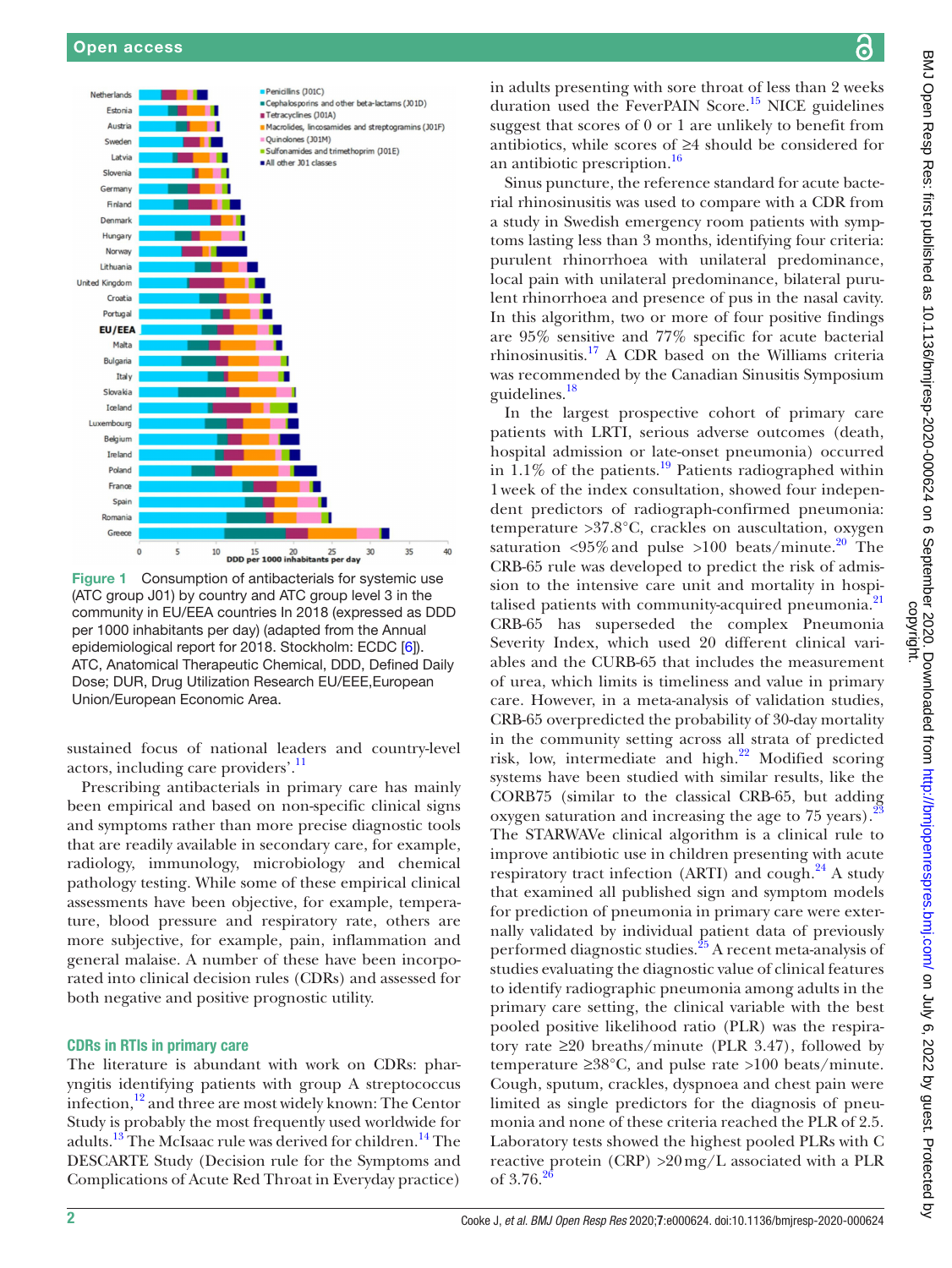## COPD—acute exacerbations

For many years, guidelines have recommended the use of antibiotics for acute exacerbations of chronic obstructive pulmonary disease (COPD) based on the Anthonisen Study, in a randomised placebo-controlled trial in patients with exacerbations of severe COPD, comprising three patient-reported items: increased dyspnoea, increased sputum volume and increased sputum purulence.<sup>27</sup> Antibiotics showed a significant benefit that was largely accounted for by patients with type 1 exacerbations (those with the three criteria), whereas there was no significant difference between antibiotic and placebo in patients who only had one of the defined symptoms.

UK Guidelines for treating RTI in Primary Care include: Cough (acute): antimicrobial prescribing NICE guideline, $^{28}$  NICE Clinical guideline for LRTI, using CRB65 $^9$  $^9$ and PHE guidance on Managing Infections in Primary  $Care.<sup>10</sup>$  $Care.<sup>10</sup>$  $Care.<sup>10</sup>$ 

## BIOMARKERS IN RTI IN PRIMARY CARE

CRP POCT had been implemented in Scandinavian countries for about three decades but without proper guidelines on indications and cut-off values to be used. This had resulted in certain degrees of overuse of CRP testing (particularly when used in upper  $\text{RTI}$ ).<sup>[29](#page-6-0)</sup> Without guidelines antibacterials can be prescribed following poor interpretation of CRP levels.<sup>30</sup> However, CRP POCT was introduced in the Netherlands with guideline-based cut-offs and indications and (in most cases) individual training and instructions programmes (in collaboration with ISO-accredited diagnostic centres and laboratories).[31](#page-6-2) The use of POCT in Denmark increased by 45.8% during 2004–2013. CRP tests increased by 132%, and bacteriological cultures by 101.7%. POCT preceded 28% of antibiotic prescriptions in 2004 increasing to 44% in 2013. The use of POCT varied more than fivefold among individual practices in 2013.<sup>32</sup>

# The influence of biomarkers on antimicrobial prescribing rates in patients presenting in primary care with symptoms of RTI

A 2015 survey of countries that employed CRP POCT as a diagnostic and/or prognostic tool in general practice showed those countries that used CRP POCT to some or a wide extent were: Finland, Netherlands, Denmark, Norway, Sweden, Germany, Czech Republic, Hungary, Austria, Slovenia, Latvia and Estonia.<sup>[33 34](#page-6-4)</sup> Interestingly, these countries are the lowest 12 prescribers of antibacterials in the latest ESAC survey ([figure](#page-1-0) 1). $35$  We have sought to review the evidence for the use of point-of-care (POC) biomarkers in reducing antimicrobial prescribing in primary care by prescribers who see patients presenting with symptoms of RTI. We felt that an update of our 2016 paper was timely and that, with the addition of all relevant publications since 2015, represents the current status of CRP POCT for patients presenting in primary care with symptoms of  $RTI$ .<sup>[36](#page-6-6)</sup>

## Methods for review

We undertook a narrative review of the evidence on CRP POCT for adults presenting to GPs with symptoms of RTI in order to:

- ► Determine whether CRP POCT can reduce antibacterial prescribing.
- ► Ascertain the safety and acceptability of CRP POCT for patients and GPs.
- ► Determine the cost-effectiveness of CRP POCT in a National Health Service (NHS) setting.

Papers reviewed were in English and published between March 2017 and December 2019.

Search terms and string were: CRP *or* C-reactive protein *or* biomarkers *or* procalcitonin *and* infections *or* infection respiratory tract *or* antibiotics *or* antimicrobials *and* primary care *and* point of care testing. Databases searched were: EMBASE, Excerpta Medica, (Ovid), Journals@Ovid Full Text, (Ovid), PubMed, MEDLINE (Ovid), Springer-Link, Wiley Interscience Journals, NHS Evidence, The Cochrane Collaboration. All bibliographies for selected articles were searched for further articles to include within the review. The subsequent evaluation and reporting was undertaken in line with current guidance for literature review and a narrative, or semisystematic methodology, was adopted as papers were considered that had either quantitative or qualitative design.<sup>[37](#page-6-7)</sup>

# RESULTS

- $\blacktriangleright$  English (199).
- $\blacktriangleright$  English and humans (177).
- $\blacktriangleright$  Published in the last 5 years (147).
- $\blacktriangleright$  Review (34).

The 21 most relevant studies included systematic reviews of randomised controlled trials, cluster randomised controlled trials, and observational and economic evaluations as shown in [online supplementary table 1](https://dx.doi.org/10.1136/bmjresp-2020-000624).

The most comprehensive evidence of the value of CRP POCT in patients presenting with symptoms of RTI in primary care in reducing antimicrobial prescribing is reported in a systematic review (*Cochrane Review*) that concluded 'Performing a point-of-care CRP test in ambulatory care accompanied by clinical guidance on interpretation reduces the immediate antibiotic prescribing in both adults and children'.<sup>38</sup> Nineteen studies used CRP POCT and included 11 RCTs and 8 non-randomised studies reporting on 16064 patients in total. The Forest plots from this study show highly significant difference towards CRP POCT for antibiotic prescribing at index consultation for all patients, RCTs; all patients, nonrandomised studies, RCTs; adults only, if cut-off guidance applied; and RCTs, children only, if cut-off guidance applied.

There was no available evidence to suggest an effect on other patient outcomes or healthcare processes. This is a pivotal publication and included studies until March 2017.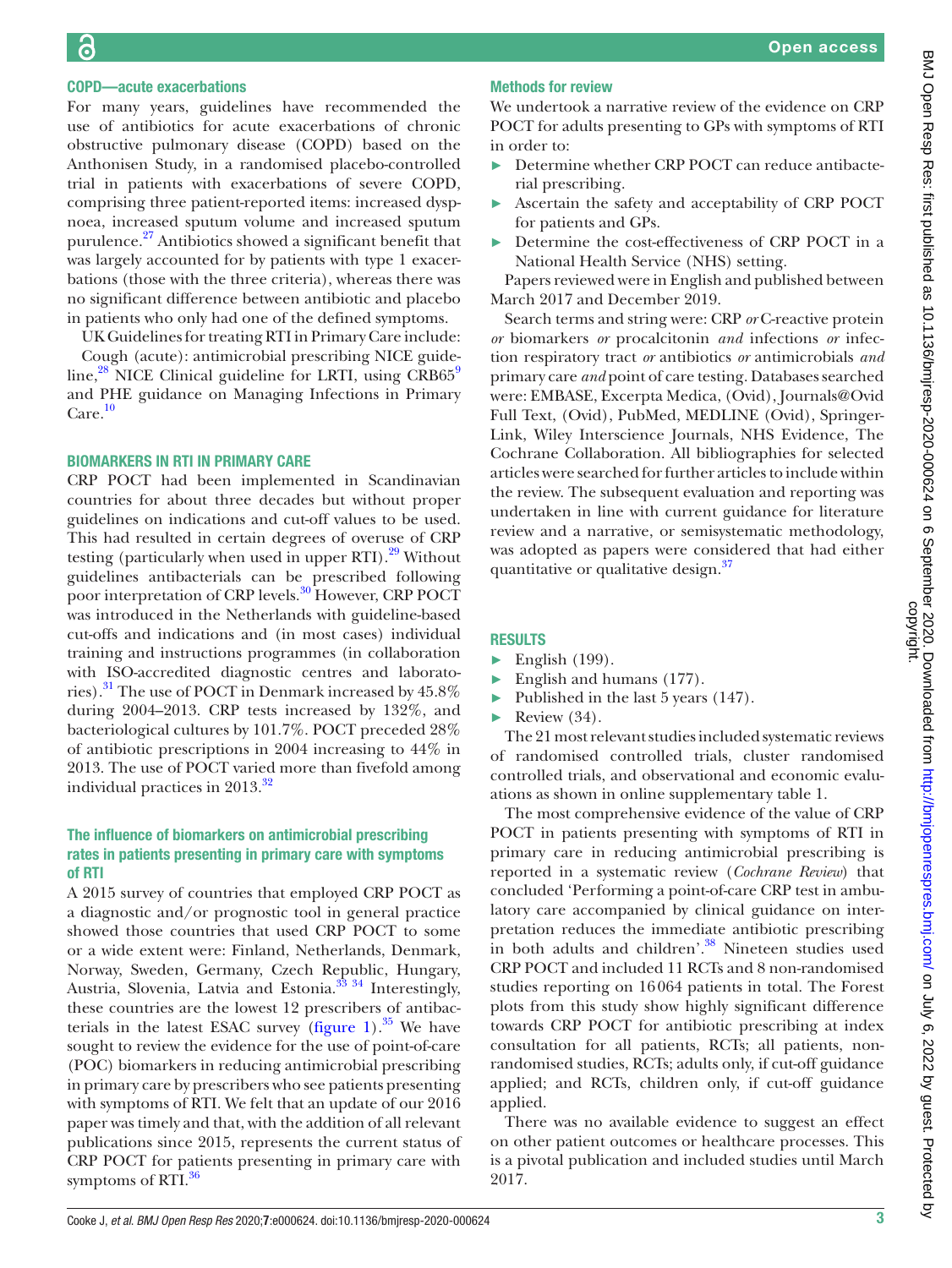A systematic review of studies reporting reduction of antibiotic prescriptions for ARTIs in primary care found that communication skills training and POCT were the most effective interventions and that trials with initially lower prescription rates were less likely to be successful.<sup>39</sup> A narrative review of what factors affect antibiotic prescribing for ARTIs in primary care concluded that widespread adoption of successful strategies in primary care is imperative. $40$ 

A cluster randomised to usual care, internet-based training on CRP POCT, internet-based training on enhanced communication skills and interactive booklet, or both interventions combined. Internet-based training in enhanced communication skills remained effective in the longer term for reducing antibiotic prescribing. The early improvement seen with CRP training wanes, and this training becomes ineffective for lower RTIs, the only current indication for using CRP testing. However, due to a less intensive follow-up there was very poor take-up of booklets and POCT in the second phase of the study.<sup>[41](#page-6-11)</sup>

Using CRP POCT in LRTI a multicentre, open-label, randomised, controlled trial in participants aged at least 1year with a documented fever or a chief complaint of fever resulted in a modest but significant reduction in antibiotic prescribing, with patients with high CRP being more likely to be prescribed an antibiotic, and no evidence of a difference in clinical outcomes.<sup>[42](#page-6-12)</sup>

A thematic analysis of data from preintervention and postintervention patients and healthcare workers found widespread positive attitudes towards CRP POCT among patients and healthcare workers. Patients' views were influenced by an understanding of CRP POCT as a comprehensive blood test that provides specific diagnosis that corresponds to notions of good care. Healthcare workers use the test to support their negotiations with patients and to legitimise ethical decisions in an increasingly restrictive antibiotic policy environment.<sup>43</sup>

In an audit-based study aimed at assessing GPs' reliance on patient history, examination findings and the influence of the utilisation of POCTs in antibiotic prescribing for sore throat and LRTI, a negative POCT result was negatively associated with antibiotic prescribing and GPs using POCTs attached less weight to clinical criteria.<sup>44</sup>

In a small feasibility study, patients who would have received antibiotics for RTI were referred by a GP practice to a local pharmacy for CRP POCT. Patients who had a CRP of less than 100 were given a leaflet and told to visit the GP if symptoms did not resolve within 3 weeks. Sixty-three per cent of patients had a CRP value of  $\langle 5 \text{ mg/L} \rangle$  and were deemed to have self-limiting illness and not requiring an antibiotic. Ten per cent of the patients had a CRP over 100 mg/L and were recommended to receive an antibiotic. Most CRP tests took an additional 5–10 min from the initial consultation with the GP to the patient's total consultation time. Almost all patients found the test useful and would recommend it as it provided reassurance that the symptoms were not serious.<sup>[45](#page-6-15)</sup>

In another pilot study to investigate CRP POCT in a community pharmacy patients accessed the scheme by either referral from GPs, pharmacy staff or self-referral. This study showed high degrees of patient satisfaction with concurrent reduction in unnecessary antibiotic prescribing by  $86\%$ <sup>46</sup>

In a prospective observational study, Dutch GPs were surveyed about specific antibiotic prescribing following Dutch College of General Practitioners (DCGP) guidance on the use of CRP POCT. The largest variation in prescribing occurred in patients who presented with CRP values between 20 mg/L and 100mg/L. Most GPs followed the DCGP guidelines and used low CRP values as a negative indicator not to prescribe an antibiotic. $47$ 

### **Paediatrics**

In a study to assess whether use of POC CRP by the GP reduces antibiotic prescriptions, children with suspected non-serious LRTI were included and randomised to either use of POC CRP or usual care. Antibiotic prescription rates were measured and compared between groups using generalising estimating equations. The study did not reach the required number of patients and while a small reduction of antibiotics was found, statistical signif-icance was not reached.<sup>[48](#page-6-18)</sup>

In another study in children with non-severe acute infections, CRP POCT did not influence antibiotic prescribing concluding that systematic CRP POCT without guidance is not an effective strategy to reduce antibiotic prescribing for non-severe acute infections in children in primary care. Eliciting parental concern and providing a safety net without POC CRP testing conversely increased antibiotic prescribing. GPs possibly need more training in handling parental concern without inappro-priately prescribing antibiotics.<sup>[49](#page-6-19)</sup>

In a qualitative study, Dutch GPs' perceptions of the addition of point-of-care CRP testing to the diagnostic process in children with suspected LRTI differed from their perceptions of this in adults. GPs noted that they used POCT CRP in adults for diagnostic certainty, and as a tool to communicate a non-prescription decision. GPs indicated they seldom used POCT CRP in children to convince parents that antibiotics were not necessary. Themes identified included: patient characteristics; vulnerability of the child; clinical presentation; availability of evidence; the impact of the procedure; and use of point-of-care CRP testing as a communication tool.<sup>50</sup>

These studies are at variance with findings that CRP POCT in children is feasible in primary care and is likely to be acceptable.<sup>38 51</sup> However, it will not reduce antibiotic prescribing and hospital referrals until GPs accept its diagnostic value in children.<sup>52</sup>

#### Chronic obstructive pulmonary disease

A multicentre, open-label, randomised, controlled trial involving patients with a diagnosis of COPD CRP-guided prescribing of antibiotics for exacerbations of COPD in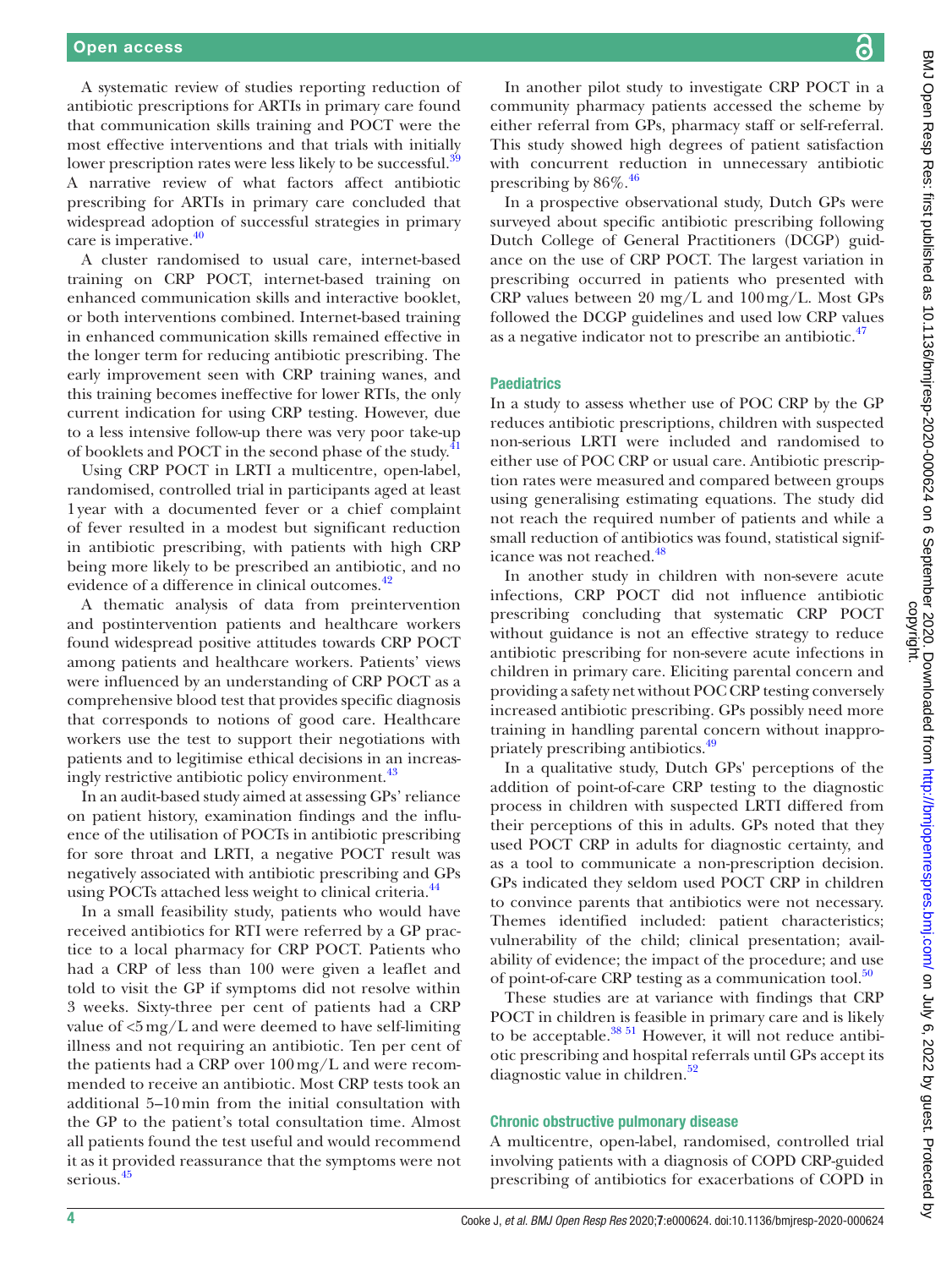primary care clinics resulted in a lower percentage of patients who reported antibiotic use and who received antibiotic prescriptions from clinicians, with no evidence of harm. $\frac{5}{3}$ 

### Health economics

Using a decision-analytical model to estimate the costeffectiveness of testing, compared with standard care, in adults presenting in primary care with symptoms of ARTI, POC CRP testing as implemented in routine practice was less cost-effective than when adhering to clinical guidelines[.54](#page-6-23) A budget impact model calculated that CRP POCT was more expensive than usual care.<sup>55</sup> However, in both studies there were no estimates of the implications for antibiotic resistance nor for *Clostridium difficile* infection.

#### Barriers and facilitators to CRP POCT adoption

A qualitative study explored the views of general practice staff on the use of CRP POCT for the management of lower RTIs in England who felt the test could help general practice staff improve patient care and education if incorporated into routine care, but this would need enthusiasts with dedicated POCT instruments or smaller, cheaper, more portable instruments.<sup>56</sup>

A mathematical model for designing networks of CRP POCT could optimise the cost and travel distance for patients to access testing across a given region.<sup>[57](#page-6-26)</sup>

A mixed-methods UK study with CRP POCT confirmed costs and funding as important barriers in addition to physical and operational constraints and cited training and the value of a local champion as enablers.<sup>58</sup>

In a US study to ascertain which POCTs would be most beneficial to add to clinical practice, incorporating CRP POCT with clinical guidelines was felt to strengthen the utility of this test, when there is diagnostic uncertainty. $59\text{ A}$ qualitative study highlighted reimbursement and incentivisation, quality control and training, laboratory services, practitioner attitudes and experiences, effects on clinic flow and workload, use in pharmacy and gaps in evidence as barriers to implementation. $60$  In a South African study, clinicians saw POCTs as potentially useful for positively addressing both clinical and social drivers of the overpre-scribing of broad-spectrum antibiotics.<sup>[61](#page-6-30)</sup>

#### Governmental reviews

The use of CRP POCT may reduce unnecessary antibiotic prescribing (which carries a risk of adverse effects and the development of antibiotic resistance), but seems unlikely in the absence of a funded implementation programme.<sup>[4](#page-5-2)</sup>

HTA assessments in EU and Ireland have confirmed the value of CRP POCT in helping to reduce antibiotic prescribing in primary care that might address the AMR crisis.<sup>[62](#page-6-31)</sup>

The accurate and rapid assessment of whether patients need antibiotics when they present to primary care with symptoms of RTI continues to challenge primary care clinicians and researchers. On the one hand there are advocates of using simple non-invasive non-specific clinical observations grouped into CDRs. On the other hand, there are protagonists that advocate bringing more accurate and specific but slightly more invasive tests into clinical practice to improve the prognostic accuracy at primary care clinicians' fingertips and particularly, tests that will produce results within 5min. Blood tests now offer precision for the diagnosis and management of many diseases that were previously the province of the hospital clinical specialist but are now included in the General Medical Service contracts. These include; diabetes, hypercholesterolaemia, endocrine disorders, (HbA1c, cholesterol, FBC, calcium, glucose, renal and liver function, thyroid function tests, serum vitamin  $B_{12}$  and folate, lithium $\frac{63}{5}$ 

Improving diagnostics to address AMR was the subject of a special report commissioned by the UK government in 2015 that concluded 'For material progress to happen over the next 5years healthcare systems need to leapfrog to using rapid diagnostics wherever possible, before using an antibiotic'. $64$ 

The European Joint Programming Initiative on Antimicrobial Resistance Transnational Working Group 'Antimicrobial Resistance - Rapid Diagnostic Tests' is proposing to consider a 'mix-and-match' package for the implementation of POCT. It constitutes a multisectoral collaboration between medical, technological and industrial opinion leaders involved in in vitro diagnostics development, medical microbiology and clinical infectious diseases. The mix-and-match implementation package is designed to encourage the implementation of rapid infectious disease and AMR POCT in transnational medical environments for use in the fight against increasing  $AMR.<sup>65</sup>$ 

There has been plenty of advocacy but action is now needed as '………antimicrobial stewardship efforts and improving access to diagnostics are vital to avert the antimicrobial crisis……'.<sup>66</sup> There is overwhelming evidence that CRP POCT can offer a significant strengthening of primary care clinicians' diagnostic precision in addressing whether or not a patient presenting with symptoms of RTI needs antibiotics or not. The main barriers appear to be financial constraints from the central government and the reluctance of, or lack of incentives for, primary care clinicians to adopt new diagnostic processes. At the moment there is much emphasis from worldwide leaders (many microbiologists and infectious diseases specialists) on the development of new tests for aetiology. This may be helpful, but most antibacterials are prescribed in general practice. What is particularly needed in general practice is a simple, rapid test that separates seriously ill from non-seriously ill patients, despite the actual aetiological agent. So, the emphasis should be on the implementation of available POCTs that have proven to be helpful in this respect.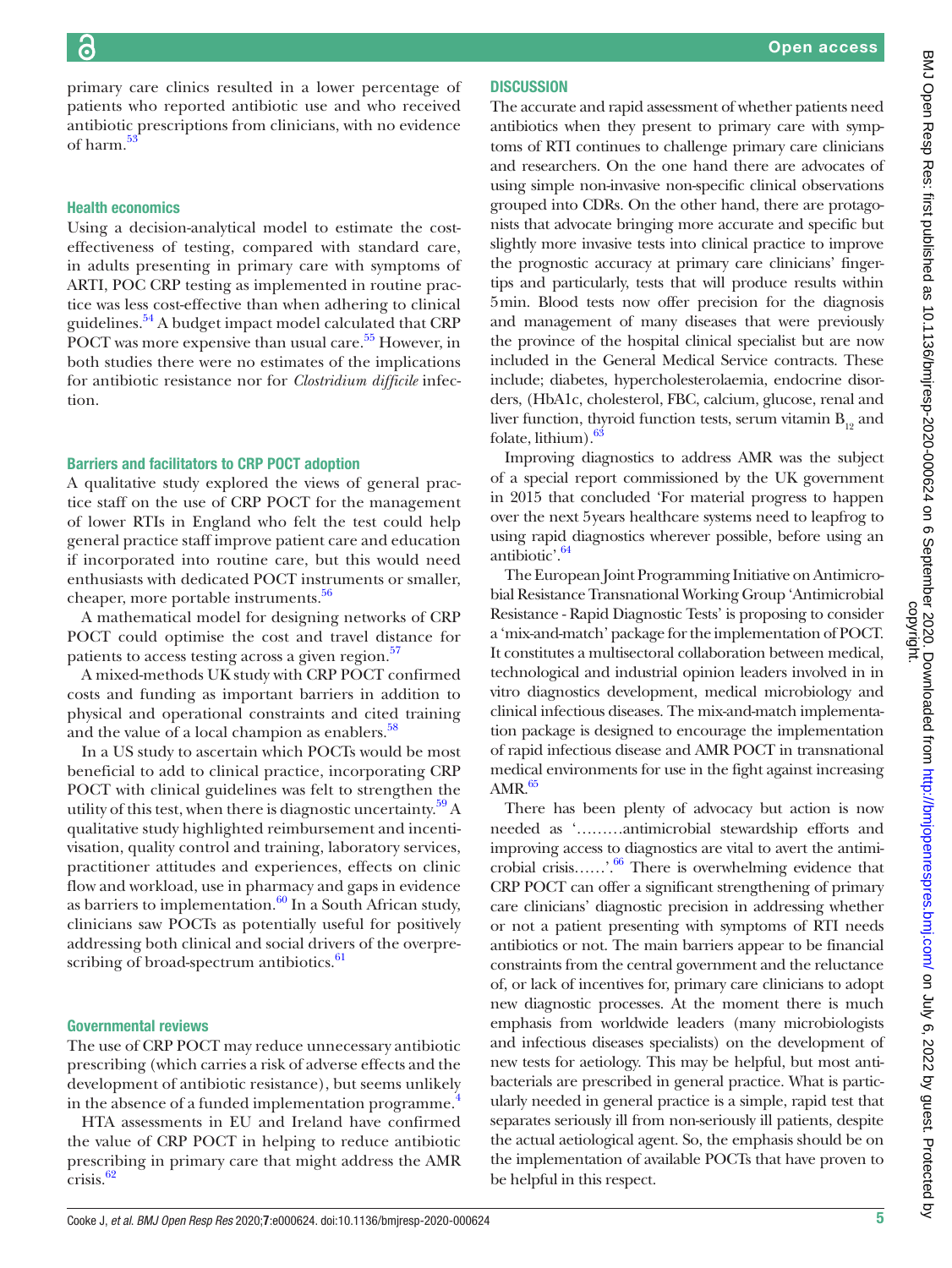# Open access

With the rapid development of artificial intelligence, patients will expect greater precision in diagnosing and managing their illnesses. Adopting systems that markedly reduce antibiotic consumption is a no-brainer for governments that are struggling to address the rise in AMR.

#### LIMITATIONS OF THE STUDY

This paper is an update of a narrative review that was published in  $2015^{36}$  A full systematic review was not undertaken as a number of the references reviewed used a qualitative methodology. A pivotal systematic review was published in 2019,<sup>[38](#page-6-8)</sup> however this systematic review had a publication cut-off in March 2017, whereas our paper included published papers till December 2019.

#### Author affiliations

<sup>1</sup>Department of Surgery and Cancer, Faculty of Medicine, Imperial College, London, United Kingdom

<sup>2</sup> Faculty of Medical and Human Sciences, University of Manchester, Manchester, IIK

<sup>3</sup>Primary Care, University Institute in Primary Care Research Jordi Gol, Barcelona, Spain

4 Star-shl diagnostic centers, Etten-Leur, The Netherlands

5 Department of Microbiology, Hampshire Hospitals NHS Foundation Trust, Winchester, UK

6 The Nuffield Department of Primary Care Health Sciences, University of Oxford, Oxford, UK

Contributors JC is the lead author and all the other coauthors have contributed to the development of this work.

Funding The authors have not declared a specific grant for this research from any funding agency in the public, commercial or not-for-profit sectors.

Competing interests JC has chaired, presented and received honoraria at meetings supported by Astellas, Cubist,Abbott, LumiraDx and HHI. CL has received research grants from Abbott Diagnostics. CB has received advisory board fees from Roche Molecular Systems and grant support from Roche Molecular Diagnostics. RH received a grant from Alere for a study on the value of point-of-care CRP measurement in children and speaker fees from Alere for lectures on antibiotic resistance.

Patient consent for publication Not required.

Provenance and peer review Not commissioned; externally peer reviewed.

Data availability statement All data relevant to the study are included in the article or uploaded as supplementary information. Freely available.

Open access This is an open access article distributed in accordance with the Creative Commons Attribution Non Commercial (CC BY-NC 4.0) license, which permits others to distribute, remix, adapt, build upon this work non-commercially, and license their derivative works on different terms, provided the original work is properly cited, appropriate credit is given, any changes made indicated, and the use is non-commercial. See:<http://creativecommons.org/licenses/by-nc/4.0/>.

#### ORCID iD

Jonathan Cooke <http://orcid.org/0000-0001-5016-9048>

#### **REFERENCES**

- <span id="page-5-0"></span>1 World Health Organisation (WHO). *Global action plan on antimicrobial resistance*, 2015.
- 2 O'Neill J. *Tackling drug-resistant infections globally: final report and recommendations*. London: HM Government and Wellcome Trust, 2016.
- <span id="page-5-1"></span>3 Goossens H, Ferech M, Vander Stichele R, *et al*. Outpatient antibiotic use in Europe and association with resistance: a crossnational database study. *[Lancet](http://dx.doi.org/10.1016/S0140-6736(05)70799-6)* 2005;365:579–87.
- <span id="page-5-2"></span>Drug and Therapeutics Bulletin. Point-of-care CRP testing in the diagnosis of pneumonia in adults. *[Drug Ther Bull](http://dx.doi.org/10.1136/dtb.2016.10.0432)* 2016;54:117–20.
- <span id="page-5-3"></span>5 WHO. Lack of new antibiotics threatens global efforts to contain drug-resistant infections, 2020. Available: [https://www.who.int/](https://www.who.int/news-room/detail/17-01-2020-lack-of-new-antibiotics-threatens-global-efforts-to-contain-drug-resistant-infections)

[news-room/detail/17-01-2020-lack-of-new-antibiotics-threatens](https://www.who.int/news-room/detail/17-01-2020-lack-of-new-antibiotics-threatens-global-efforts-to-contain-drug-resistant-infections)[global-efforts-to-contain-drug-resistant-infections](https://www.who.int/news-room/detail/17-01-2020-lack-of-new-antibiotics-threatens-global-efforts-to-contain-drug-resistant-infections)

- <span id="page-5-4"></span>6 European Centre for Disease Prevention and Control. Antimicrobial consumption in the EU/EEA. In: *Annual epidemiological report for 2018*. Stockholm: ECDC, 2019.
- <span id="page-5-5"></span>7 Gulliford MC, Dregan A, Moore MV, *et al*. Continued high rates of antibiotic prescribing to adults with respiratory tract infection: survey of 568 UK general practices. *[BMJ Open](http://dx.doi.org/10.1136/bmjopen-2014-006245)* 2014;4:e006245.
- <span id="page-5-6"></span>van den Broek d'Obrenan J, Verheij TJM, Numans ME, *et al*. Antibiotic use in Dutch primary care: relation between diagnosis, consultation and treatment. *[J Antimicrob Chemother](http://dx.doi.org/10.1093/jac/dku005)* 2014;69:1701–7.
- <span id="page-5-7"></span>National Institute for Health and Clinical Excellence (NICE). Pneumonia in adults: diagnosis and management, 2019. Available: <https://www.nice.org.uk/guidance/cg191>
- <span id="page-5-8"></span>10 Public Health England. *Management and treatment of common infections antibiotic guidance for primary care: for consultation and local adaptation*. London: Public Health England, 2017.
- <span id="page-5-9"></span>11 Laxminarayan R, Van Boeckel T, Frost I, *et al*. The Lancet infectious diseases Commission on antimicrobial resistance: 6 years later. *[Lancet Infect Dis](http://dx.doi.org/10.1016/S1473-3099(20)30003-7)* 2020;20:e51–60.
- <span id="page-5-10"></span>12 Le Marechal F, Martinot A, Duhamel A, *et al*. Streptococcal pharyngitis in children: a meta-analysis of clinical decision rules and their clinical variables. *[BMJ Open](http://dx.doi.org/10.1136/bmjopen-2012-001482)* 2013;3. doi:10.1136/ bmjopen-2012-001482. [Epub ahead of print: 09 Mar 2013].
- <span id="page-5-11"></span>13 Centor RM, Witherspoon JM, Dalton HP, *et al*. The diagnosis of strep throat in adults in the emergency room. *[Med Decis Making](http://dx.doi.org/10.1177/0272989X8100100304)* 1981;1:239–46.
- <span id="page-5-12"></span>14 McIsaac WJ, White D, Tannenbaum D, *et al*. A clinical score to reduce unnecessary antibiotic use in patients with sore throat. *[CMAJ](http://www.ncbi.nlm.nih.gov/pubmed/http://www.ncbi.nlm.nih.gov/pubmed/9475915)* 1998;158:75–83.
- <span id="page-5-13"></span>15 Little P, Moore M, Hobbs FDR, *et al*. Primary care streptococcal management (PriSM) study: identifying clinical variables associated with Lancefield group A β-haemolytic streptococci and Lancefield non-group a streptococcal throat infections from two cohorts of patients presenting with an acute sore throat. *[BMJ Open](http://dx.doi.org/10.1136/bmjopen-2013-003943)* 2013;3:e003943.
- <span id="page-5-14"></span>16 National Institute for Health and Clinical Excellence. *Sore throat (acute):antimicrobial prescribing*. London: National Institute for Health and Clinical Excellence, 2018.
- <span id="page-5-15"></span>17 Berg O, Carenfelt C. Analysis of symptoms and clinical signs in the maxillary sinus empyema. *[Acta Otolaryngol](http://dx.doi.org/10.3109/00016488809097017)* 1988;105:343–9.
- <span id="page-5-16"></span>18 Williams JW, Simel DL, Roberts L, *et al*. Clinical evaluation for sinusitis. making the diagnosis by history and physical examination. *[Ann Intern Med](http://dx.doi.org/10.7326/0003-4819-117-9-705)* 1992;117:705–10.
- <span id="page-5-17"></span>19 Moore M, Stuart B, Lown M, *et al*. Predictors of adverse outcomes in uncomplicated lower respiratory tract infections. *[Ann Fam Med](http://dx.doi.org/10.1370/afm.2386)* 2019;17:231–8.
- <span id="page-5-18"></span>20 Moore M, Stuart B, Little P, *et al*. Predictors of pneumonia in lower respiratory tract infections: 3C prospective cough complication cohort study. *[Eur Respir J](http://dx.doi.org/10.1183/13993003.00434-2017)* 2017;50. doi:10.1183/13993003.00434- 2017. [Epub ahead of print: 22 Nov 2017].
- <span id="page-5-19"></span>21 Lim WS, Lewis S, Macfarlane JT. Severity prediction rules in community acquired pneumonia: a validation study. *[Thorax](http://dx.doi.org/10.1136/thorax.55.3.219)* 2000;55:219–23.
- <span id="page-5-20"></span>22 McNally M, Curtain J, O'Brien KK, *et al*. Validity of British thoracic Society guidance (the CRB-65 rule) for predicting the severity of pneumonia in general practice: systematic review and meta-analysis. *[Br J Gen Pract](http://dx.doi.org/10.3399/bjgp10X532422)* 2010;60:e423–33.
- <span id="page-5-21"></span>23 Ochoa-Gondar O, Vila-Corcoles A, Rodriguez-Blanco T, *et al*. Validation of the CORB75 (confusion, oxygen saturation, respiratory rate, blood pressure, and age  $\geq$  75 years) as a simpler pneumonia severity rule. *[Infection](http://dx.doi.org/10.1007/s15010-013-0565-1)* 2014;42:371–8.
- <span id="page-5-22"></span>24 Hay AD, Redmond NM, Turnbull S, *et al*. Development and internal validation of a clinical rule to improve antibiotic use in children presenting to primary care with acute respiratory tract infection and cough: a prognostic cohort study. *[Lancet Respir Med](http://dx.doi.org/10.1016/S2213-2600(16)30223-5)* 2016;4:902–10.
- <span id="page-5-23"></span>25 Schierenberg A, Minnaard MC, Hopstaken RM, *et al*. External validation of prediction models for pneumonia in primary care patients with lower respiratory tract infection: an individual patient data meta-analysis. *[PLoS One](http://dx.doi.org/10.1371/journal.pone.0149895)* 2016;11:e0149895.
- <span id="page-5-24"></span>26 Htun TP, Sun Y, Chua HL, *et al*. Clinical features for diagnosis of pneumonia among adults in primary care setting: a systematic and meta-review. *[Sci Rep](http://dx.doi.org/10.1038/s41598-019-44145-y)* 2019;9:7600.
- <span id="page-5-25"></span>27 Anthonisen NR, Manfreda J, Warren CP, *et al*. Antibiotic therapy in exacerbations of chronic obstructive pulmonary disease. *[Ann Intern](http://dx.doi.org/10.7326/0003-4819-106-2-196)  [Med](http://dx.doi.org/10.7326/0003-4819-106-2-196)* 1987;106:196–204.
- <span id="page-5-26"></span>28 National Institute for Health and Care Excellance. Cough (acute): antimicrobial prescribing, 2019. Available: [https://www.nice.org.uk/](https://www.nice.org.uk/guidance/ng120/chapter/Recommendations) [guidance/ng120/chapter/Recommendations](https://www.nice.org.uk/guidance/ng120/chapter/Recommendations)